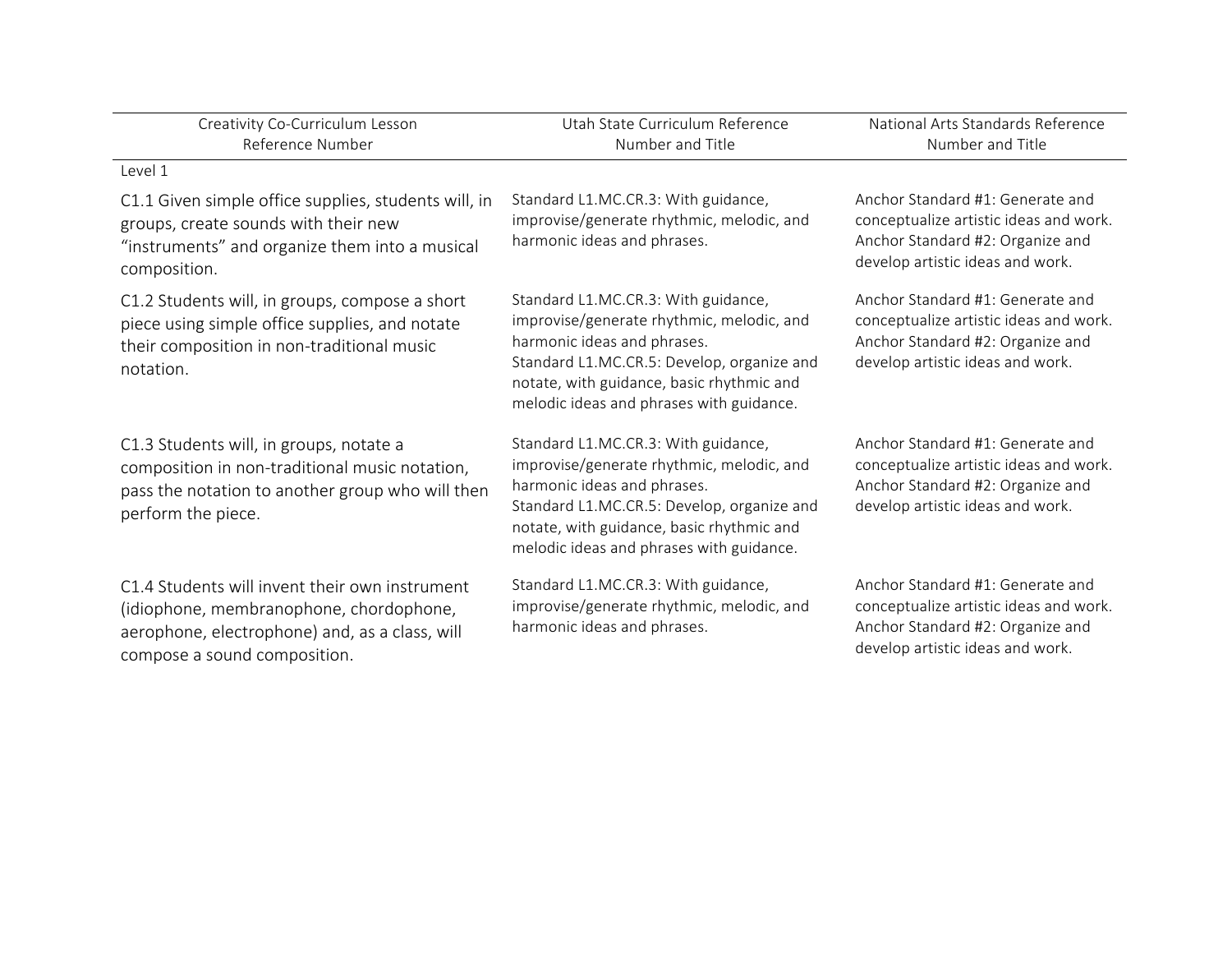C1.5 Students will use their own instrument and, in groups, write a short composition in which the texture changes from monophonic to homophonic to polyphonic (or some other relevant music concept; stark dynamic contrast, changes in tempo, melody and harmony, polyrhythms, ostinato, etc.).

I1.1 Students will improvise and repeat a onemeasure ostinato different from other students' ostinatos.

I1.2 Students will improvise and repeat a twomeasure ostinato different from other students' ostinatos.

I1.3 Students will improvise and repeat an ostinato different from other students' ostinatos in a small group.

I1.4 Student will create 4 overlapping ostinatos (loops) and record them over top each other in Garageband (or other multitrack recorder).

P1.1 Students will perform an assigned selection of music once to express sorrow and once to express joy.

P1.2 Students will perform an assigned selection of music as many times as possible to express as many different emotions as possible.

Standard L1.MC.CR.3: With guidance, improvise/generate rhythmic, melodic, and harmonic ideas and phrases.

Standard L1.MC.CR.3: With guidance, improvise/generate rhythmic, melodic, and harmonic ideas and phrases.

Standard L1.MC.CR.3: With guidance, improvise/generate rhythmic, melodic, and harmonic ideas and phrases.

Standard L1.MC.CR.3: With guidance, improvise/generate rhythmic, melodic, and harmonic ideas and phrases.

Standard L1.MC.CR.3: With guidance, improvise/generate rhythmic, melodic, and harmonic ideas and phrases.

Standard L1.MC.CR.6: Evaluate musical ideas, with guidance, and identify and rehearse elements of musical expression that lead to a creative interpretation of a musical work.

Standard L1.MC.CR.6: Evaluate musical ideas, with guidance, and identify and rehearse elements of musical expression that lead to a creative interpretation of a musical work.

Anchor Standard #1: Generate and conceptualize artistic ideas and work. Anchor Standard #2: Organize and develop artistic ideas and work.

Anchor Standard #1: Generate and conceptualize artistic ideas and work.

Anchor Standard  $#1$ : Generate and conceptualize artistic ideas and work.

Anchor Standard #1: Generate and conceptualize artistic ideas and work.

Anchor Standard #1: Generate and conceptualize artistic ideas and work.

Anchor Standard  $#3$ : Refine and complete artistic work.

Anchor Standard  $#3$ : Refine and complete artistic work.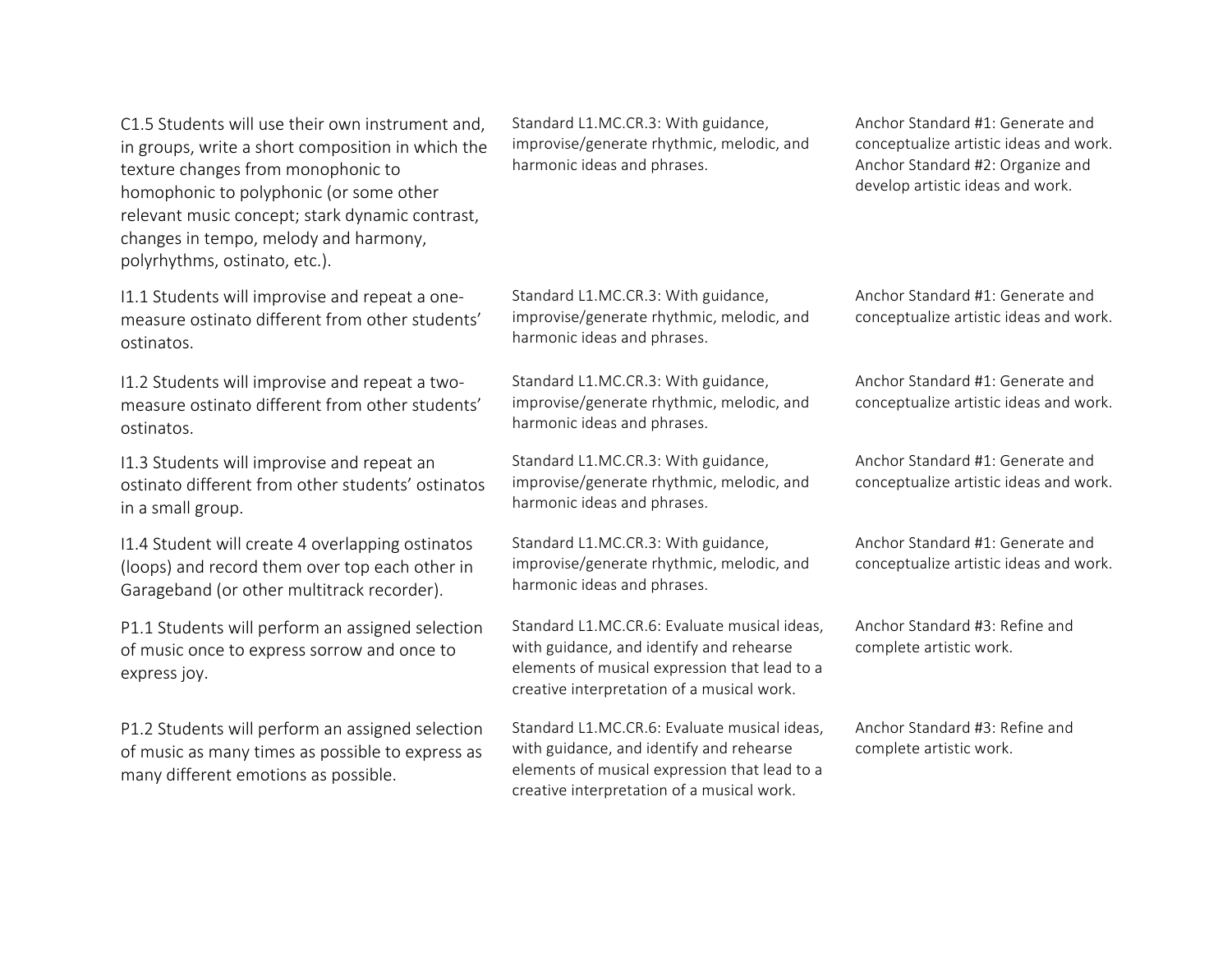P1.3 In groups,, students will decide on where to breathe within assigned class repertoire. Standard L1.MC.CR.6: Evaluate musical ideas, with guidance, and identify and rehearse elements of musical expression that lead to a creative interpretation of a musical work. Anchor Standard #3: Refine and complete artistic work. P1.4 In groups, students will decide on tempo modifications within assigned class repertoire (rit, accel., basic tempo). Standard L1.MC.CR.6: Evaluate musical ideas, with guidance, and identify and rehearse elements of musical expression that lead to a creative interpretation of a musical work. Anchor Standard #3: Refine and complete artistic work. P1.5 Students will perform a melody with three different articulations. Standard L1.MC.CR.6: Evaluate musical ideas, with guidance, and identify and rehearse elements of musical expression that lead to a creative interpretation of a musical work. Anchor Standard #3: Refine and complete artistic work. L1.1 Students will create a music map for the first 60 seconds of Strauss' Blue Danube. Standard L1.MC.CR.4: Develop aural skills: intervals, major/minor modality, and rhythmic and melodic dictation. Anchor Standard #1: Generate and conceptualize artistic ideas and work. Anchor Standard #2: Organize and develop artistic ideas and work. Anchor Standard #3: Refine and complete artistic work. L1.2 Students will create a music map for the first 60 seconds of Duel of the Fates, from Star Wars. Standard L1.MC.CR.4: Develop aural skills: intervals, major/minor modality, and rhythmic and melodic dictation Anchor Standard #1: Generate and conceptualize artistic ideas and work. Anchor Standard #2: Organize and develop artistic ideas and work. Anchor Standard #3: Refine and complete artistic work. L1.3 Students will create a music map for 60 seconds of a piece of their choosing. Standard L1.MC.CR.4: Develop aural skills: intervals, major/minor modality, and rhythmic and melodic dictation Anchor Standard #1: Generate and conceptualize artistic ideas and work. Anchor Standard #2: Organize and develop artistic ideas and work. Anchor Standard #3: Refine and complete artistic work.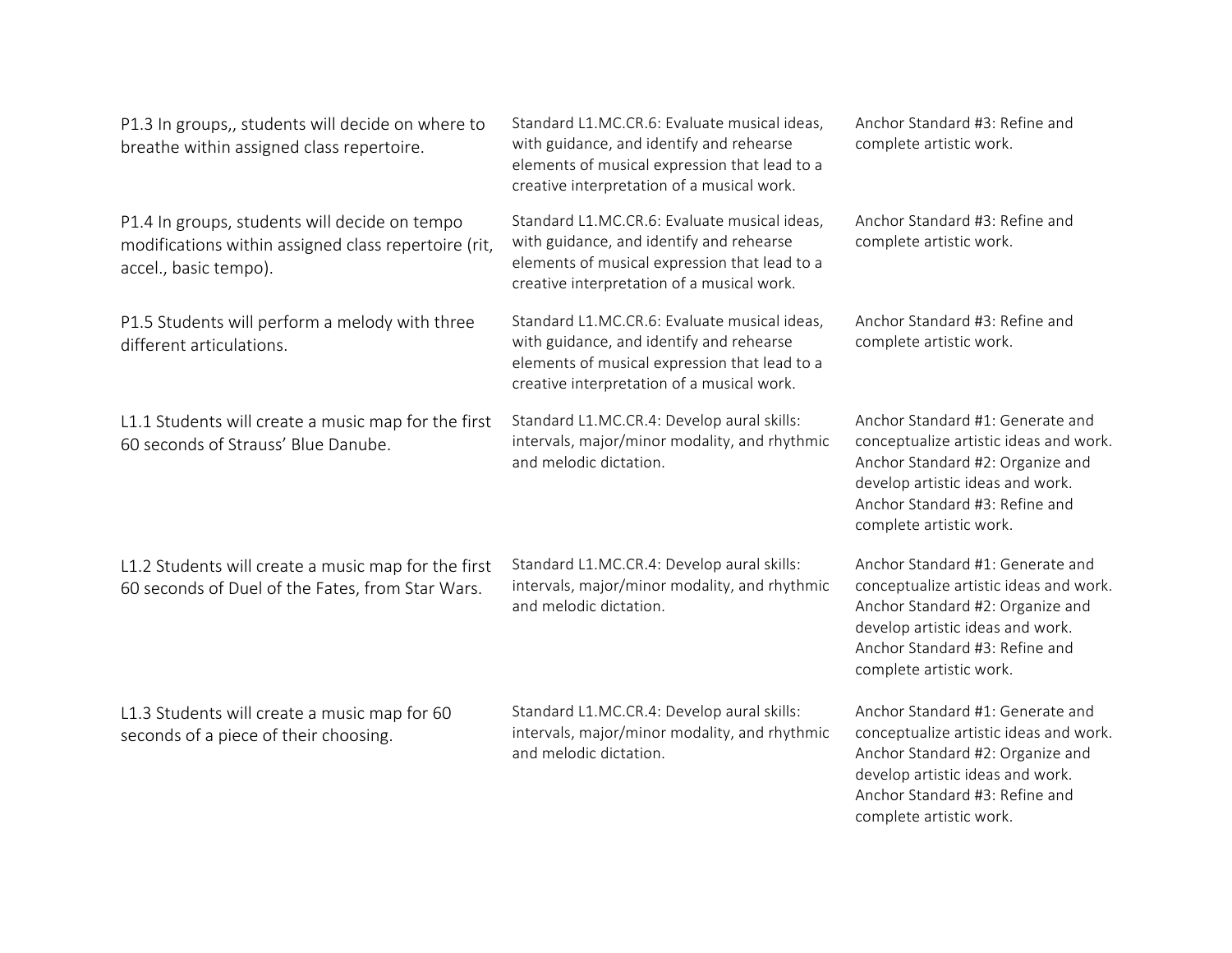Level 2

| C2.1 Students will arrange Twinkle Twinkle Little<br>Star to match the assigned adjective. | Standard L2.MC.CR.3: Improvise/generate<br>rhythmic, melodic, and harmonic ideas and<br>phrases in two or more parts.<br>Standard L2.MC.CR.5: Develop, organize and<br>notate rhythmic and melodic ideas and phrases<br>of increasing complexity. | Anchor Standard #1: Generate and<br>conceptualize artistic ideas and work.<br>Anchor Standard #2: Organize and<br>develop artistic ideas and work. |
|--------------------------------------------------------------------------------------------|---------------------------------------------------------------------------------------------------------------------------------------------------------------------------------------------------------------------------------------------------|----------------------------------------------------------------------------------------------------------------------------------------------------|
| C2.2 Students will create a group composition as<br>a class.                               | Standard L2.MC.CR.3: Improvise/generate<br>rhythmic, melodic, and harmonic ideas and<br>phrases in two or more parts.<br>Standard L2.MC.CR.5: Develop, organize and<br>notate rhythmic and melodic ideas and phrases<br>of increasing complexity. | Anchor Standard #1: Generate and<br>conceptualize artistic ideas and work.<br>Anchor Standard #2: Organize and<br>develop artistic ideas and work. |
| C2.3 Students will create a group composition as<br>a class based on how they are feeling. | Standard L2.MC.CR.3: Improvise/generate<br>rhythmic, melodic, and harmonic ideas and<br>phrases in two or more parts.<br>Standard L2.MC.CR.5: Develop, organize and<br>notate rhythmic and melodic ideas and phrases<br>of increasing complexity. | Anchor Standard #1: Generate and<br>conceptualize artistic ideas and work.<br>Anchor Standard #2: Organize and<br>develop artistic ideas and work. |
| C2.4 Students will create a composition in small<br>groups.                                | Standard L2.MC.CR.3: Improvise/generate<br>rhythmic, melodic, and harmonic ideas and<br>phrases in two or more parts.<br>Standard L2.MC.CR.5: Develop, organize and<br>notate rhythmic and melodic ideas and phrases<br>of increasing complexity. | Anchor Standard #1: Generate and<br>conceptualize artistic ideas and work.<br>Anchor Standard #2: Organize and<br>develop artistic ideas and work. |
| 12.1 Group improvisation entitled Long Tones.                                              | Standard L2.MC.CR.3: Improvise/generate<br>rhythmic, melodic, and harmonic ideas and<br>phrases in two or more parts.                                                                                                                             | Anchor Standard #1: Generate and<br>conceptualize artistic ideas and work.                                                                         |
| 12.2 Group improvisation entitled Complexity.                                              | Standard L2.MC.CR.3: Improvise/generate<br>rhythmic, melodic, and harmonic ideas and<br>phrases in two or more parts.                                                                                                                             | Anchor Standard #1: Generate and<br>conceptualize artistic ideas and work.                                                                         |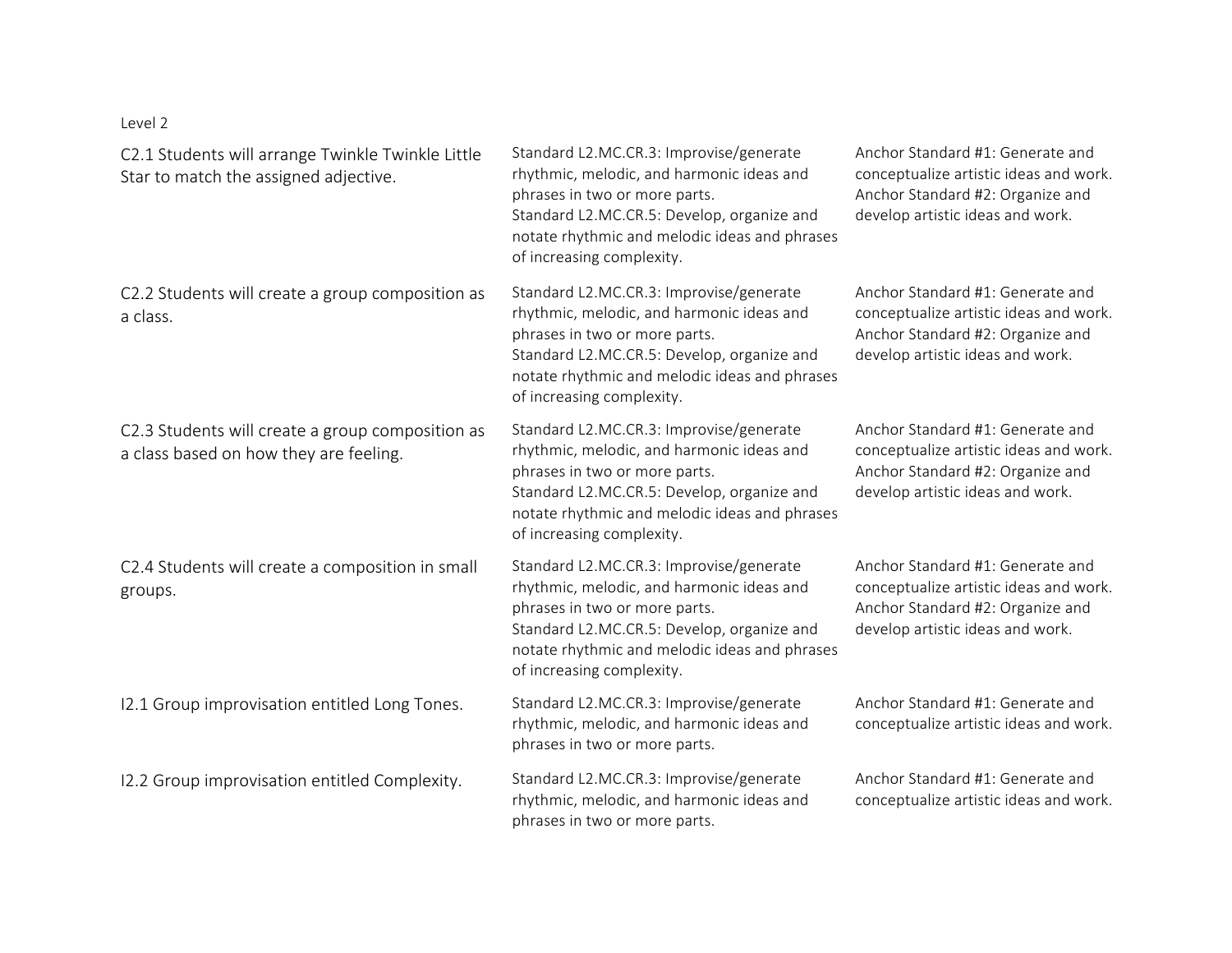| 12.3 Group improvisation entitled Overlap.                                                                                            | Standard L2.MC.CR.3: Improvise/generate<br>rhythmic, melodic, and harmonic ideas and<br>phrases in two or more parts.                                                                                       | Anchor Standard #1: Generate and<br>conceptualize artistic ideas and work. |
|---------------------------------------------------------------------------------------------------------------------------------------|-------------------------------------------------------------------------------------------------------------------------------------------------------------------------------------------------------------|----------------------------------------------------------------------------|
| 12.4 Group improvisation entitled Parallel.                                                                                           | Standard L2.MC.CR.3: Improvise/generate<br>rhythmic, melodic, and harmonic ideas and<br>phrases in two or more parts.                                                                                       | Anchor Standard #1: Generate and<br>conceptualize artistic ideas and work. |
| P2.1 As a class, students will decide on, write in,<br>and perform creative fluctuations in tempo to<br>assigned repertoire.          | Standard L2.MC.CR.6: Evaluate musical ideas,<br>with teacher provided criteria, and identify and<br>rehearse elements of musical expression that<br>lead to a creative interpretation of a musical<br>work. | Anchor Standard #3: Refine and<br>complete artistic work.                  |
| P2.2 In large groups, students will decide on,<br>write in, and perform creative articulation in<br>assigned repertoire.              | Standard L2.MC.CR.6: Evaluate musical ideas,<br>with teacher provided criteria, and identify and<br>rehearse elements of musical expression that<br>lead to a creative interpretation of a musical<br>work. | Anchor Standard #3: Refine and<br>complete artistic work.                  |
| P2.3 In large groups, students will decide on,<br>write in, and perform creative dynamics and<br>phrasing within assigned repertoire. | Standard L2.MC.CR.6: Evaluate musical ideas,<br>with teacher provided criteria, and identify and<br>rehearse elements of musical expression that<br>lead to a creative interpretation of a musical<br>work. | Anchor Standard #3: Refine and<br>complete artistic work.                  |
| P2.4 In large groups, students will decide on body<br>and facial expression while they perform assigned<br>repertoire.                | Standard L2.MC.CR.6: Evaluate musical ideas,<br>with teacher provided criteria, and identify and<br>rehearse elements of musical expression that<br>lead to a creative interpretation of a musical<br>work. | Anchor Standard #3: Refine and<br>complete artistic work.                  |
| L2.1 Write a list of things you hear, think of, or<br>feel while listening to selected repertoire.                                    | Standard L2.MC.CR.1: Listen to and discuss a<br>variety of musical styles and ideas.                                                                                                                        | Anchor Standard #1: Generate and<br>conceptualize artistic ideas and work. |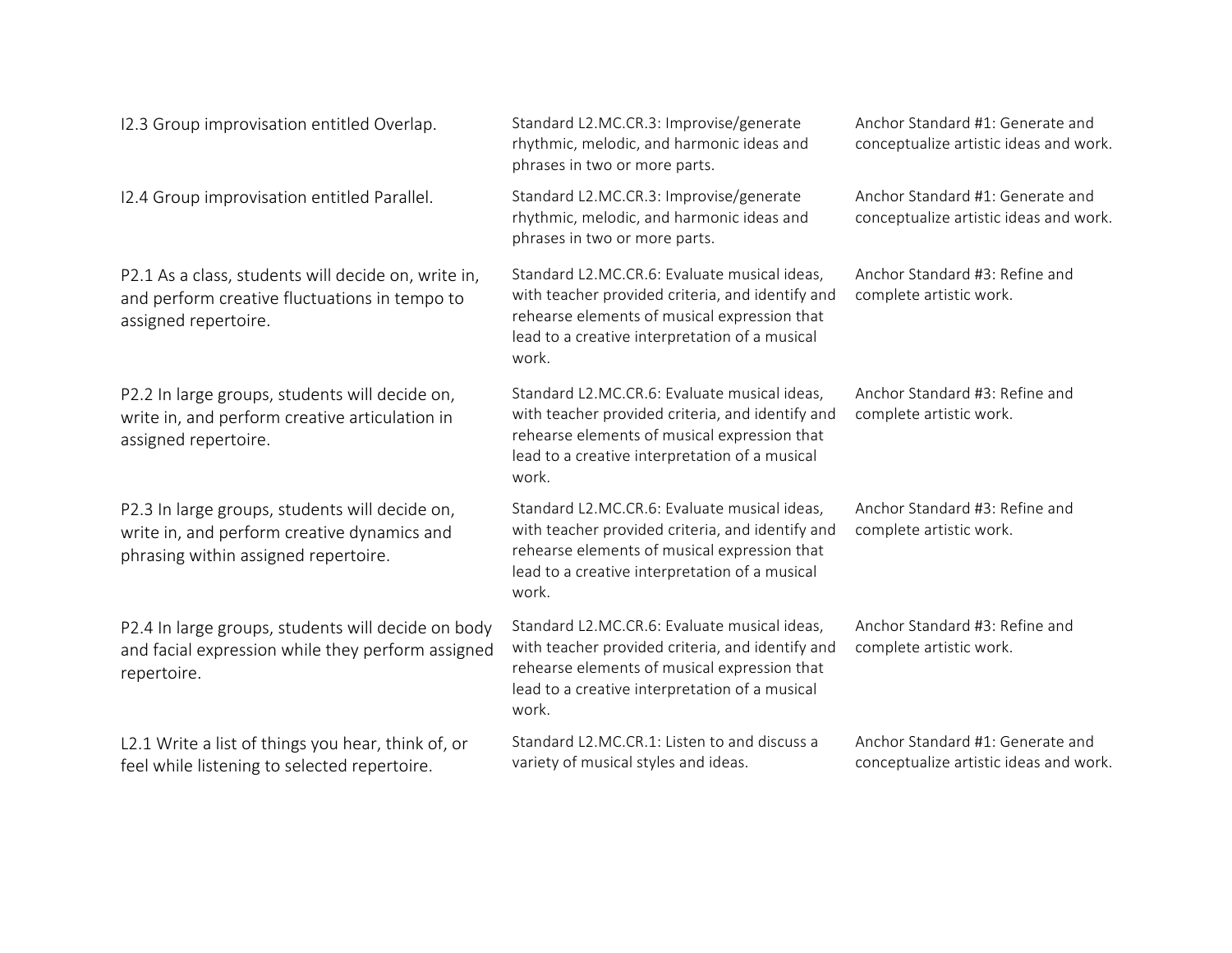L2.2 Write a list of as many things as you can hear, think of, or feel while listening to selected repertoire.

L2.3 Write at least one thing you hear, think of, or feel in *several* of the categories while listening to selected repertoire.

L2.4 Write at least one thing you hear, think of, or feel in *each* of the categories while listening to selected repertoire.

L2.5 Write *more than one* thing you hear, think of, or feel in *each* of the categories while listening to selected repertoire.

## Level 3

C3.1 Given the first phrase of a song, students will compose as many second phrases as possible in 10 minutes.

C3.2 Given a melody line, students will compose a harmony line to accompany it.

C3.3 Given a melody line, students will compose a harmony line and a bass line to accompany it.

Standard L2.MC.CR.1: Listen to and discuss a variety of musical styles and ideas.

Standard L2.MC.CR.1: Listen to and discuss a variety of musical styles and ideas.

Standard L2.MC.CR.1: Listen to and discuss a variety of musical styles and ideas.

Standard L2.MC.CR.1: Listen to and discuss a variety of musical styles and ideas.

antecedent and consequent phrases within the

Standard L3.MC.CR.3: Improvise/generate rhythmic, melodic, and harmonic ideas and

Standard L3.MC.CR.3: Improvise/generate rhythmic, melodic, and harmonic ideas and

Standard L3.MC.CR.5: Generate, organize, and notate rhythmic and melodic ideas and phrases

phrases in three or more parts.

phrases in three or more parts.

of increasing complexity.

Standard L3 MC CR  $2 \cdot$  Generate both

context of a style.

Anchor Standard #1: Generate and conceptualize artistic ideas and work.

Anchor Standard #1: Generate and conceptualize artistic ideas and work. Anchor Standard #2: Organize and develop artistic ideas and work.

Anchor Standard #1: Generate and conceptualize artistic ideas and work. Anchor Standard #2: Organize and develop artistic ideas and work.

Anchor Standard #1: Generate and conceptualize artistic ideas and work. Anchor Standard #2: Organize and develop artistic ideas and work.

Anchor Standard  $#1$ : Generate and conceptualize artistic ideas and work.

Anchor Standard #1: Generate and conceptualize artistic ideas and work. Anchor Standard #2: Organize and develop artistic ideas and work.

Anchor Standard #1: Generate and conceptualize artistic ideas and work. Anchor Standard #2: Organize and develop artistic ideas and work.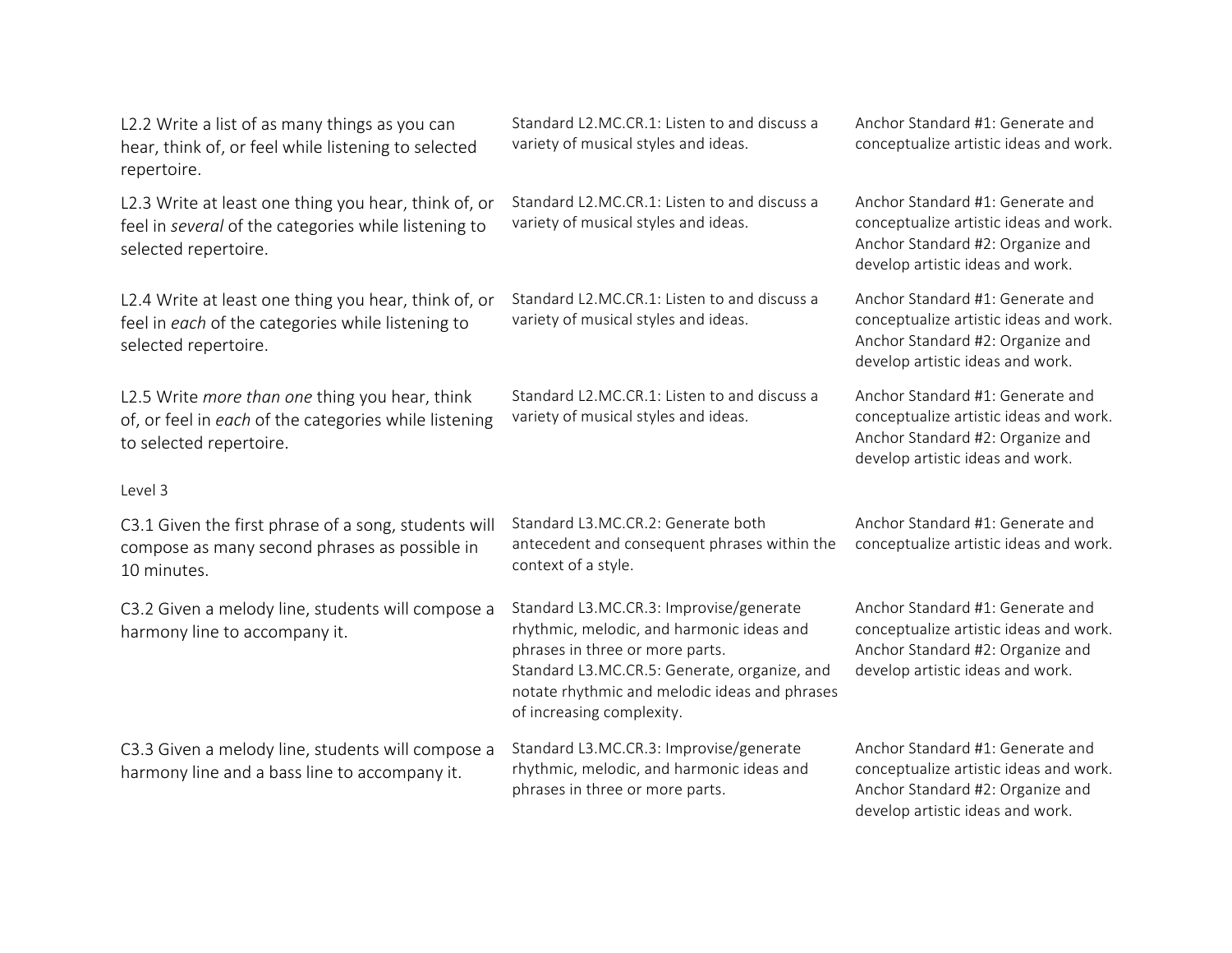C3.4 Students will take a popular melody and arrange it for 4-part unaccompanied voices (20-30 seconds of material).

I3.1 Students will participate in a teacher led circle song improvisation.

I3.2 Students will participate in a circle song improvisation where one student leads within their section.

I3.3 Students will participate in a small group circle song improvisation where each student creates their own part.

I3.4 Students will participate in a small group circle song improvisation taking turns being the group leader.

I3.5 Students will participate in a circle song improvisation as a class taking turns being the group leader.

I3.6 Students will participate in a free improvisation as a class.

Standard L3.MC.CR.5: Generate, organize, and notate rhythmic and melodic ideas and phrases of increasing complexity.

Standard L3.MC.CR.3: Improvise/generate rhythmic, melodic, and harmonic ideas and phrases in three or more parts. Standard L3.MC.CR.5: Generate, organize, and notate rhythmic and melodic ideas and phrases of increasing complexity.

Standard L3.MC.CR.3: Improvise/generate rhythmic, melodic, and harmonic ideas and phrases in three or more parts.

Standard L3.MC.CR.3: Improvise/generate rhythmic, melodic, and harmonic ideas and phrases in three or more parts.

Standard L3.MC.CR.3: Improvise/generate rhythmic, melodic, and harmonic ideas and phrases in three or more parts.

Standard L3.MC.CR.3: Improvise/generate rhythmic, melodic, and harmonic ideas and phrases in three or more parts.

Standard L3.MC.CR.3: Improvise/generate rhythmic, melodic, and harmonic ideas and phrases in three or more parts.

Standard L3.MC.CR.3: Improvise/generate rhythmic, melodic, and harmonic ideas and phrases in three or more parts.

Anchor Standard #1: Generate and conceptualize artistic ideas and work. Anchor Standard #2: Organize and develop artistic ideas and work. Anchor Standard #3: Refine and complete artistic work.

Anchor Standard #1: Generate and conceptualize artistic ideas and work.

Anchor Standard #1: Generate and conceptualize artistic ideas and work.

Anchor Standard  $#1$ : Generate and conceptualize artistic ideas and work.

Anchor Standard #1: Generate and conceptualize artistic ideas and work.

Anchor Standard #1: Generate and conceptualize artistic ideas and work.

Anchor Standard #1: Generate and conceptualize artistic ideas and work.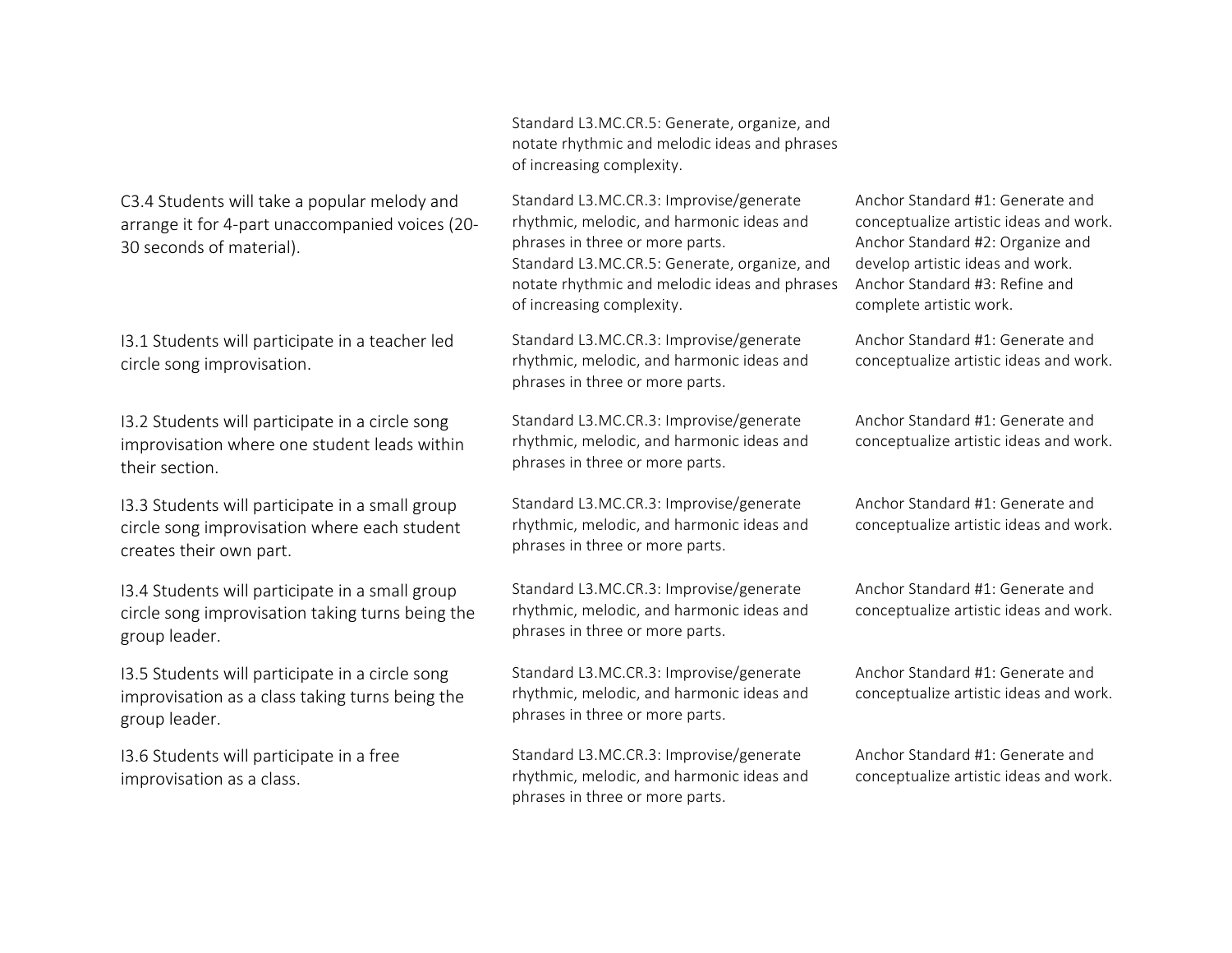| 13.7 Students will participate in a free<br>improvisation in small groups.                                                          | Standard L3.MC.CR.3: Improvise/generate<br>rhythmic, melodic, and harmonic ideas and<br>phrases in three or more parts.                                                                                                                                                                                   | Anchor Standard #1: Generate and<br>conceptualize artistic ideas and work. |
|-------------------------------------------------------------------------------------------------------------------------------------|-----------------------------------------------------------------------------------------------------------------------------------------------------------------------------------------------------------------------------------------------------------------------------------------------------------|----------------------------------------------------------------------------|
| P3.1 Students will perform a section of a piece<br>with creative dynamics and phrasing.                                             | Standard L3.MC.CR.1: Listen to, discuss, and<br>apply a variety of musical styles and ideas<br>appropriate to a given musical work.<br>Standard L3.MC.CR.6: Evaluate musical ideas,<br>identify and rehearse elements of music<br>expression that lead to a creative<br>interpretation of a musical work. | Anchor Standard #3: Refine and<br>complete artistic work.                  |
| P3.2 Students will perform a section of a piece<br>with creative articulation.                                                      | Standard L3.MC.CR.1: Listen to, discuss, and<br>apply a variety of musical styles and ideas<br>appropriate to a given musical work.<br>Standard L3.MC.CR.6: Evaluate musical ideas,<br>identify and rehearse elements of music<br>expression that lead to a creative<br>interpretation of a musical work. | Anchor Standard #3: Refine and<br>complete artistic work.                  |
| P3.3 Students will perform a section of a piece<br>with creative tempi.                                                             | Standard L3.MC.CR.1: Listen to, discuss, and<br>apply a variety of musical styles and ideas<br>appropriate to a given musical work.<br>Standard L3.MC.CR.6: Evaluate musical ideas,<br>identify and rehearse elements of music<br>expression that lead to a creative<br>interpretation of a musical work. | Anchor Standard #3: Refine and<br>complete artistic work.                  |
| P3.4 Students will perform a section of a piece<br>with their own interpretation (dynamics,<br>articulation, tempi, phrasing, etc.) | Standard L3.MC.CR.1: Listen to, discuss, and<br>apply a variety of musical styles and ideas<br>appropriate to a given musical work.<br>Standard L3.MC.CR.6: Evaluate musical ideas,<br>identify and rehearse elements of music<br>expression that lead to a creative<br>interpretation of a musical work. | Anchor Standard #3: Refine and<br>complete artistic work.                  |